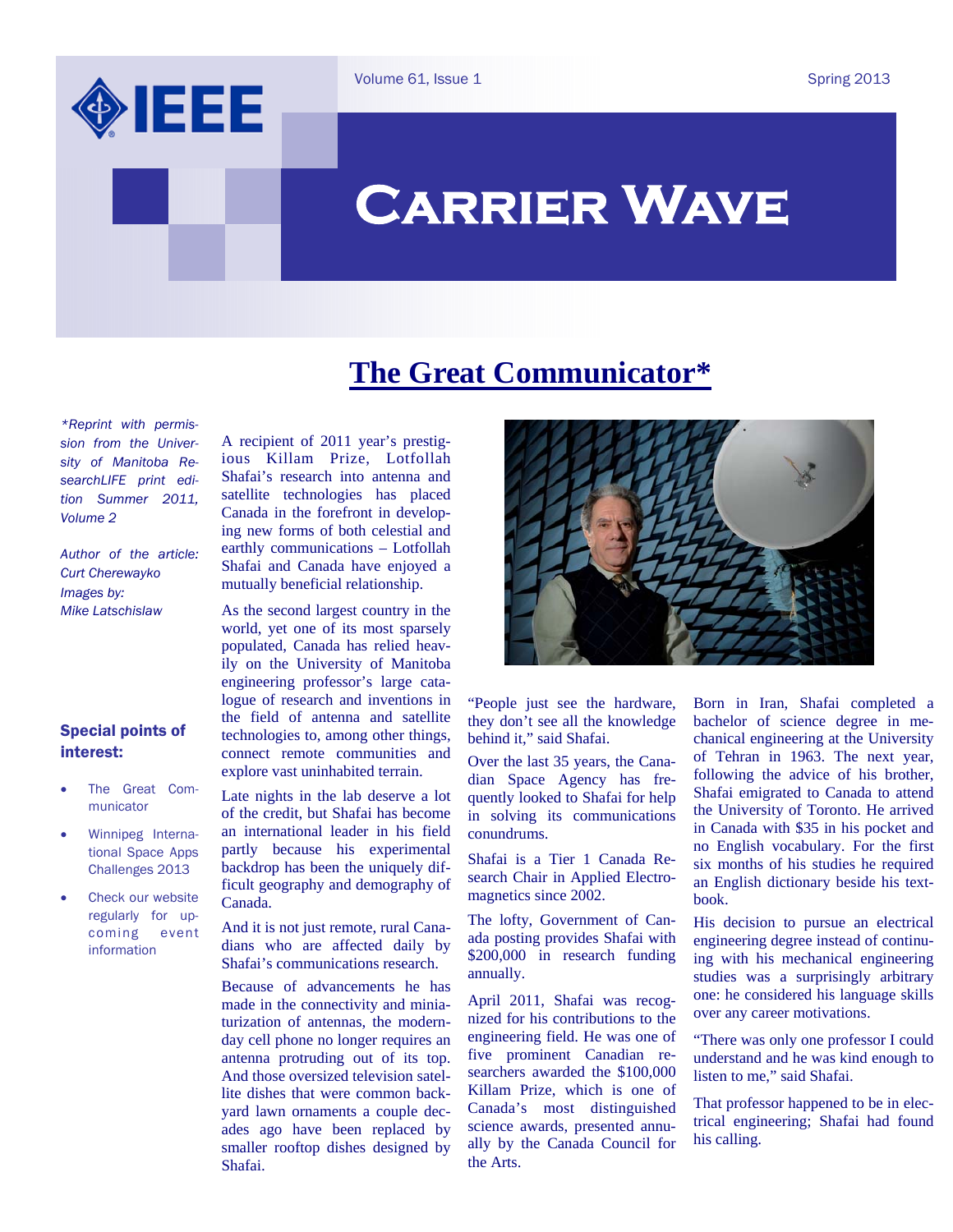The Great Communicator

In 1969, shortly after completing a PhD in the Faculty of Applied Science and Engineering at the University of Toronto, he accepted a job as a lecturer in U of M's department of electrical and computer engineering. In 1978, shortly before being named a professor in the department, Shafai made his first major scientific breakthrough: designing the ground terminals for the Hermes satellite, which was at that time Canada's most ambitious space project. Canada, in a partnership with NASA, used the Hermes satellite to test satellite television signals over a network of ground terminals across the country.

The ground terminals were each the size of a small house.

As a result, to distribute them to points across Canada, they needed to be cut into smaller pieces, shipped by truck and then reassembled at their destination. Shafai designed a ground terminal a fraction of the standard size. His picoterminals, which were less than 2 feet wide, were installed in locations across Canada and used in the Hermes program to conduct experiments in teleconferencing, telemedicine and remote television distribution.

An oft-told story about Shafai's work involved him conducting final tests on the first Hermes picoterminal atop the roof of Shirleys Bay Communications research centre near Ottawa. Shafai was having scant success finding a clear signal through the dish so, on a calculated whim, he placed his wedding ring on top of dish's antenna.

Over his walkie-talkie, Shafai's colleagues from within the lab below immediately and enthusiastically confirmed that the picoterminal had found a signal.

As a last-minute design tweak, a signalconducting ring the exact size of Shafai's wedding ring was bolted to the top of each picoterminal antenna.

"His presence in this field can be seen throughout Canada in many ways, not just from his technical contributions," said George Eleftheriades , an electrical and computer engineering professor at the University of Toronto.

As an example, he pointed to the make up of the staff at the Communications Research Centre in Ottawa, which is the federal government's largest lab for telecommunications research.

"You get the impression when you're there that most of the antenna group are PhD graduate student of Shafai's," said Eleftheriades. He noted that Shafai is also known prominently both nationally and internationally because of his leadership in bringing researchers together to share ideas at major technology conferences like ANTEM. Shafai established ANTEM in 1986 and it has grown to become Canada's foremost conferences on antenna and eletromagnetics research. Perhaps ironically, given that his life's work has revolved around creating better communications systems for people, Shafai is a shy, understated man. He's most at home in the lab.

"I like building things," he said. The University of Manitoba's Applied Electromagnetics Lab—Shafai's main workspace—is largely made up of three echo-free, or anechoic, chambers.

Shafai, other researchers, and students use the chambers to design, test and characterize antennas, electromagnetic sensors and microwave components for a plethora of applications.

The lab was funded by the Natural Sciences and Engineering Research Council of Canada, the Canada Foundation for Innovation and the Manitoba Research and Innovation Fund. Shafai and his team finance the lab's ongoing development primarily through contract work—antenna testing, sensor development and so forth—for companies like Bristol Aerospace Ltd., Nortel Networks, Manitoba Hydro and InfoMagnetics Technologies Corp., Canadian Space Agency and other government departments, European Space Agency and U.S. interests. Various types of radio wave frequency and hardware testing occurs in each of the three chambers, which vary in size, but are each roughly 300 square feet.

In one chamber, researchers and students can test near-field signals like those that swirl around your head while speaking on a cell phone. In the other two chambers, far-field signal testing is done in which radio waves are bounced off of parabolic, reflective surfaces in order to mimic the effects of distance on radio waves. The far-field tests allow researchers to understand how radio waves behave after travelling distances of anywhere from two kilometres to to infinite.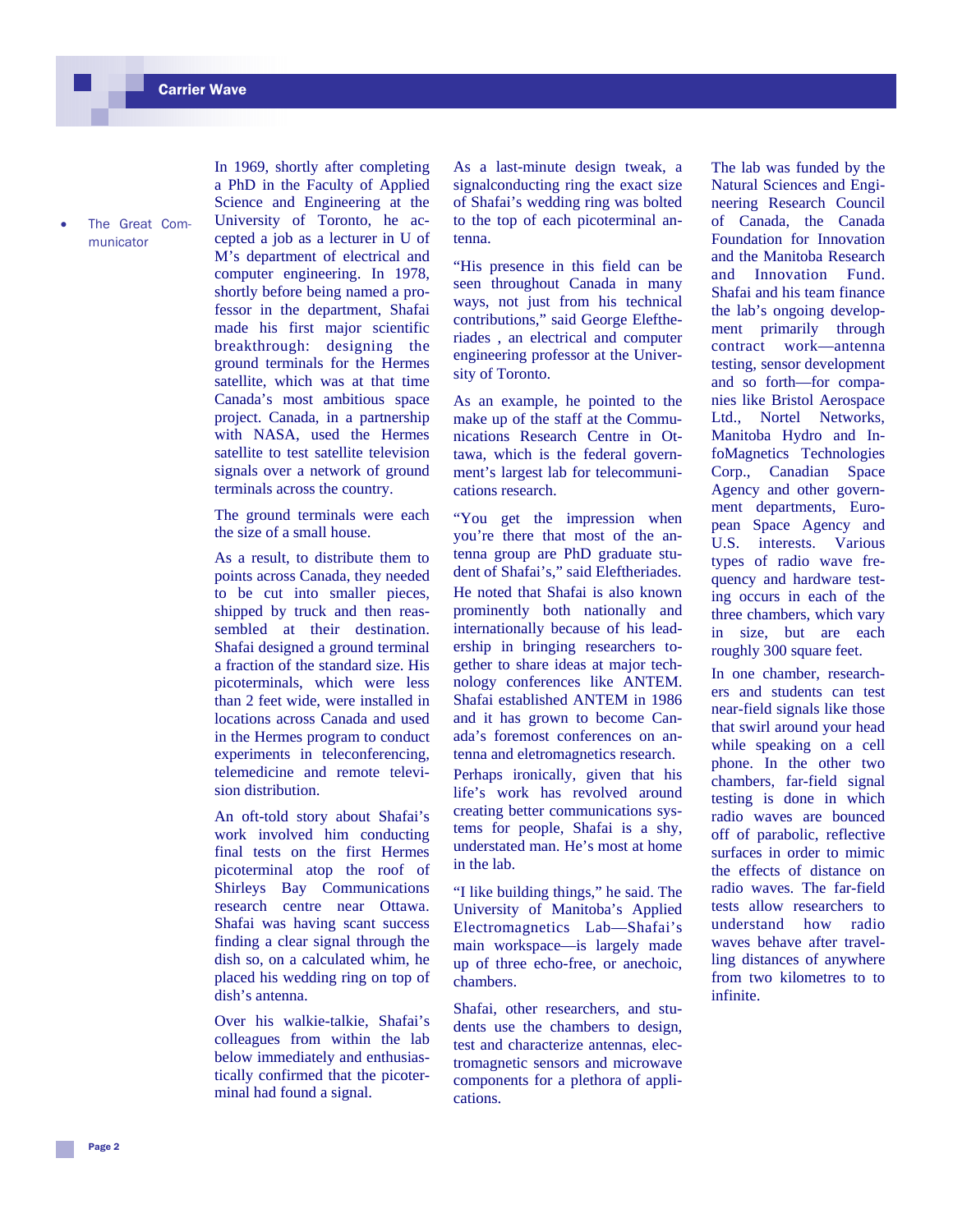The Great Communicator

Thousands of blue, carbon triangles jut out of every spot of wall in each testing chamber. The triangles absorb radio waves, preventing them from reflecting and skewing test readings.

There are now a number of electromagnetics labs in Canada, although none as large or as equipped as the University of Manitoba's.

"I haven't seen a better antenna lab in any university anywhere in the world," said Eleftheriades. Shafai's work has also taken him and fellow researchers outside the lab to remote places like Canada's arctic.

In recent years, much of his focus has been on novel electromagnetic devices and interactions, such as electromagnetic mapping of Arctic sea ice. This study will help in understanding how the different characteristics of Arctic sea ice—its density, thickness, age—appear in satellite readings.

Other researchers can benefit from this study to understanding things like the seasonal behaviour of sea ice and how it is being effected by climate change.

"Lot is very much in demand,"said Frank Franczyk, a former student of Shafai's and founder of Persentech Inc., a small Winnipeg-based firm that is developing satellite technology for gathering vehicle travel data. Franczyk became keenly interested in electromagnetics 30 years ago while taking a third-year course taught by Shafai.

"It's a very abstract science and very mathematically intense," he said. "You really have to be a thinker, and Lot really is a thinker."

While contract work for industry has helped fund the development of the Applied Electromagnetics Lab, students have priority use of it, followed by researchers, then the private sector.

Franczyk noted that Shafai's day-today schedule reflects that hierarchy. "He would do his required classes and student interfaces during the day, then he would head home, maybe have something to eat, sleep a little bit, and then come back to the university and work on research through the night," said Franczyk.

"I in fact changed my habits to sleep during the day like Shafai and come to the lab at night."

Shafai, who remains an unpaid advisor with Persentech, gets particularly excited when he sees his research, or the research of students like Franczyk, applied in industry or in everyday life.

And while Shafai's research is grounded in abstract mathematical equations, radio frequencies and high-tech hardware, many of his contributions to the communications field have been driven by needs the layman can understand: the need, for example, for smaller communication devices that have better connectivity.

Another need the layman can understand: saving lives. Computational code he created has not only played a large role in modernizing antenna design, but has been key to the design of hardware for detecting land mines and undetonated bombs.



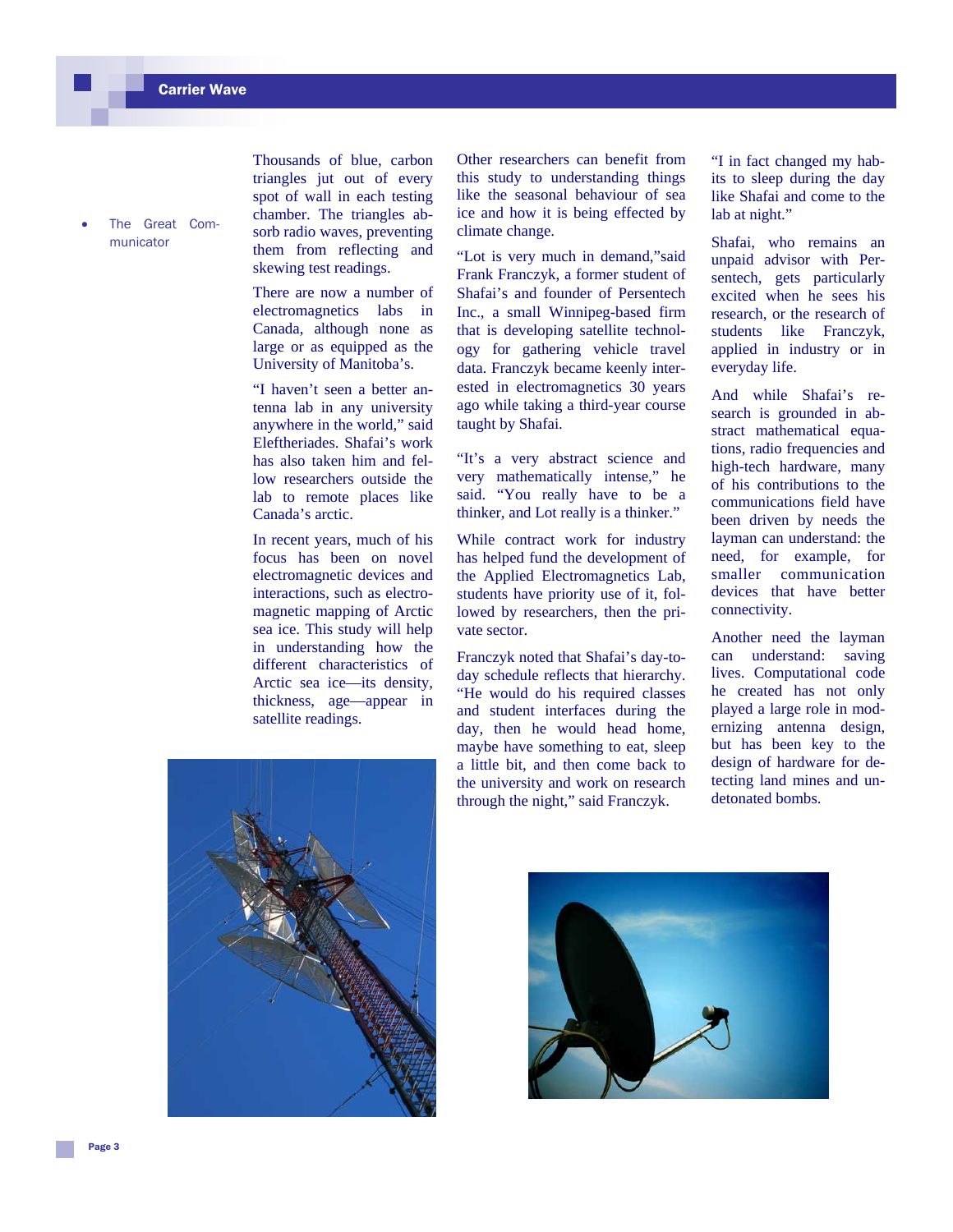The Great Communicator

A glimpse at some of his more recent research suggests that Shafai's future contributions to the field will increasingly seem like the stuff of science-fiction.

For example, through the clever manipulation of electromagnetic waves, he's exploring the concept of using a single antenna to create a series of virtual, or phantom, antennas that don't require a physical form to pick up signals.

"Most of my work is for something in the future," said Shafai. But that's how research is – it's looking at something you don't know about yet."



#### **Announcement:**

## **2013 IEEE AP-S Award Winner (John Kraus Antenna Award)**

**IEEE newsletter would like to extend warmest Congratulations to Prof. Lot Shafai on the prestigious 2013 IEEE Antennas and Propagation Society's John D. Kraus award. The award was established in 2003 to honor a team or an individual, such as Prof. Shafai, who devoted his professional career to make significant advancements in antenna technology. Our Heartiest Congratulations!**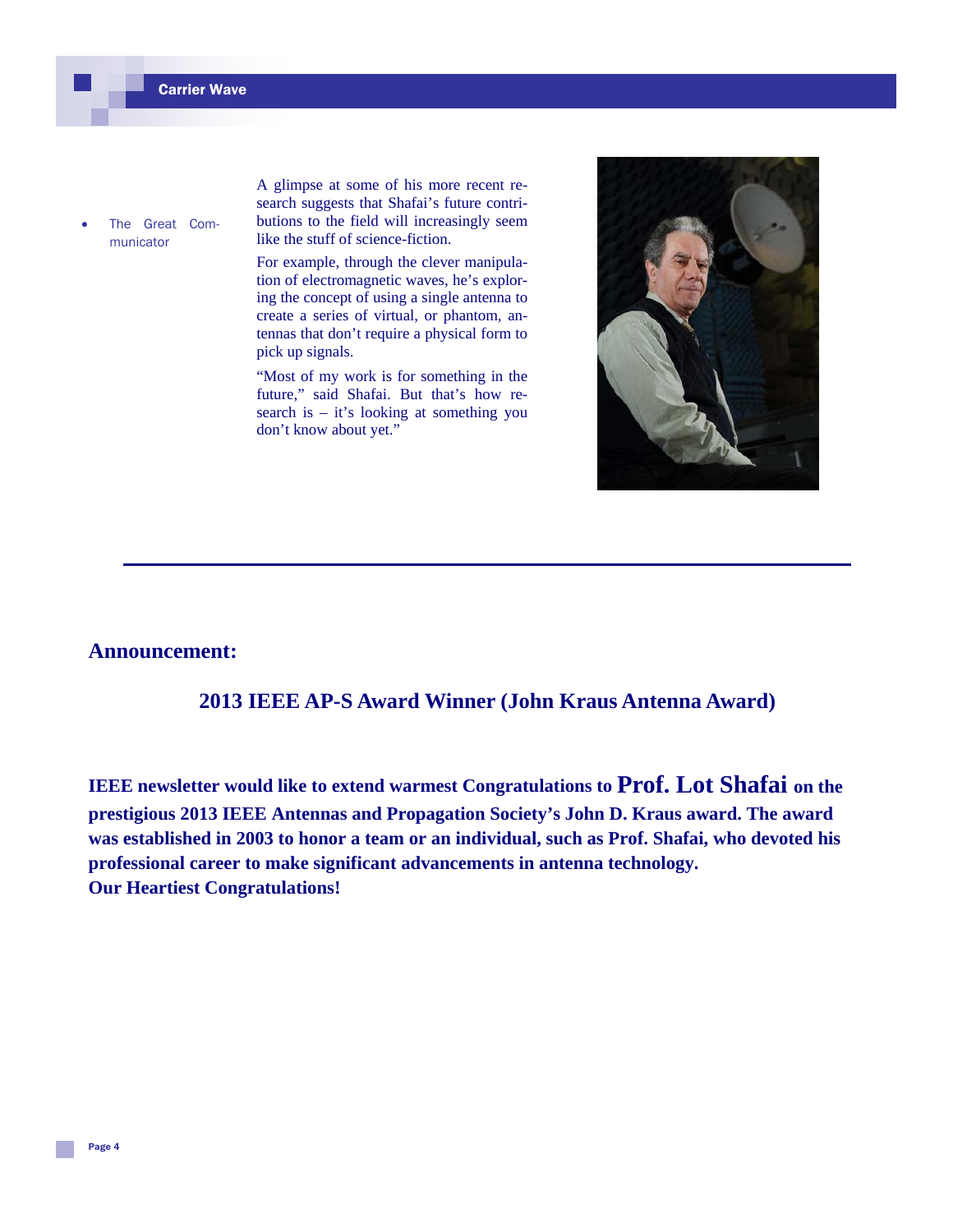### **Winnipeg International Space Apps Challenge\*\***

Date: April 20-21, 2013

**Winnipeg International Space Apps Challenge 2013**

Location: University of Manitoba, Winnipeg

Sponsor: IEEE Winnipeg Section



In this event, UMSATS is partnering with NASA to participate in a 48hr hackathon to solve problems with people from all over the world. Go to http://spaceapps.umsats.ca for details.

There are four major categories of challenges:

- Software APIs, databases, and other tools for managing data collected from space
- Open Hardware technologies for space exploration
- Citizen Science why we explore space presentations
- Data Visualization visualizing data already collected by others

This event is free and open to anyone ages 16+. The top two solutions will receive prizes and be entered into the worldwide competition where they will be judged by a panel of NASA judges.

For more information please contact Dario Schor at dario\_schor@umanitoba.ca.

*\*\*Reprint from the IEEE Winnipeg Section website: http://sites.ieee.org/winnipeg/2013/02/12/winnipeg-internationalspace-apps-challenge/*